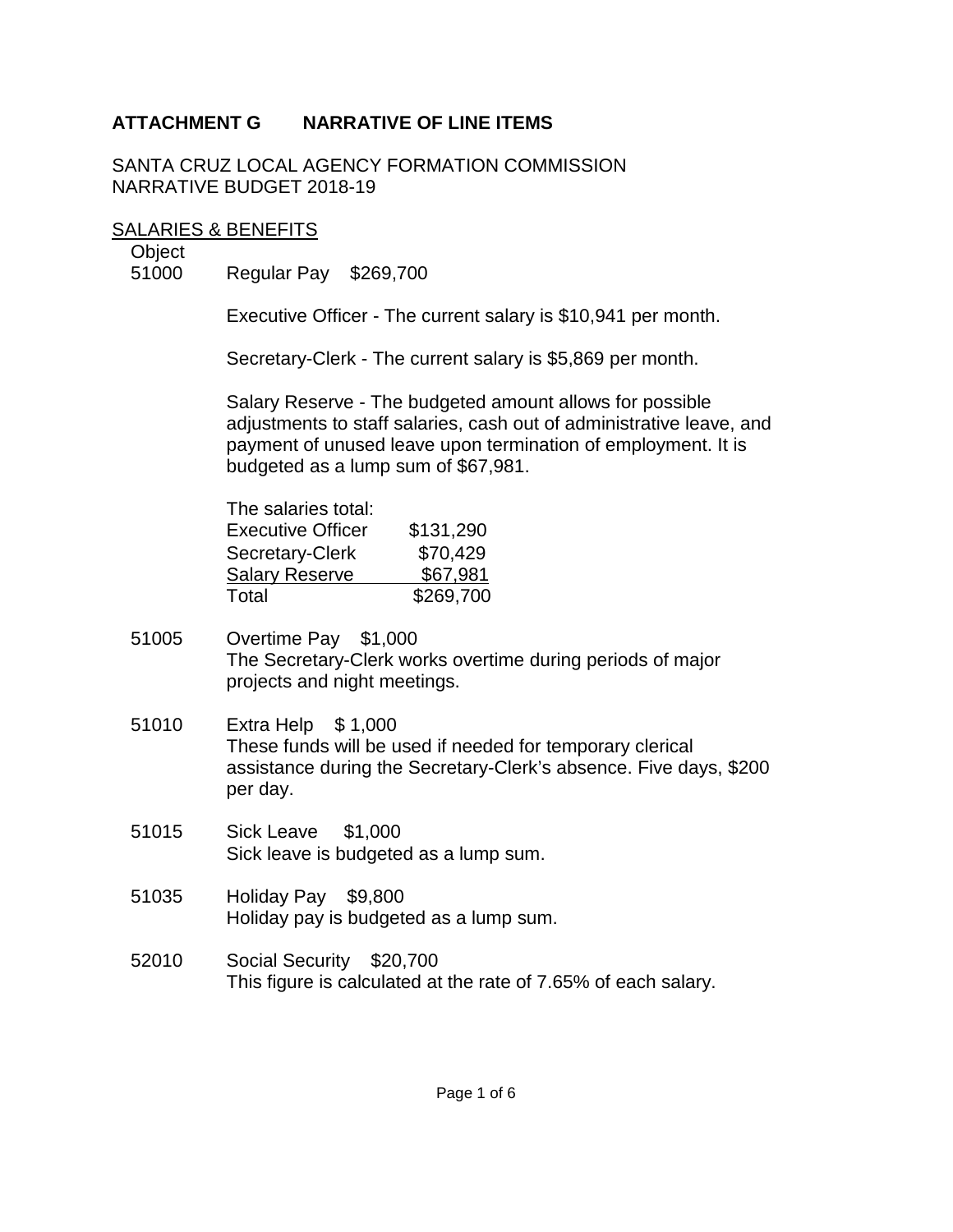- 52015 PERS \$65,300 This amount covers the Commission's contributions to the Public Employees Retirement System. Effective July 1, 2018, the employer's share of the normal costs will increase from 8.921% of salaries to 9.409%, and the employer's lump sum payment of unfunded liability will increase from \$24,727 to \$29,911 per year. The Commission is also budgeting to reduce its side fund balance \$20,000 per year.
- 53010 Employee Insurance \$43,300 This amount provides for health insurance through PERS and for dental, eye care, life insurance, and limited disability insurance through the County's program. The employees pay part of these costs. The employees' contributions are budgeted as revenue, and reduce the net cost of this benefit to the Commission. The total line item is based upon estimates provided by the vendors, and includes an estimated 5% PERS health insurance premium increase effective January 1, 2019.
- 53015 Unemployment \$400 This amount is budgeted at the same amount as the estimated FY 2017-18 amount.
- 54010 Workers' Comp. \$1,000 The Commission obtains this coverage from the Special District Risk Management Authority. The FY 2018-18 amount is an estimate of SDRMA dues and premiums, net of any credits.

SUBTOTAL SALARIES AND BENEFITS **\$413,200** 

#### SUPPLIES AND SERVICES

- 61220 Telecom \$1,700 The telephone cost is estimated at the highest expenditure during the last three years.
- 61725 Maintenance of Office Equipment \$200 This amount represents maintenance of other the copier and other office equipment.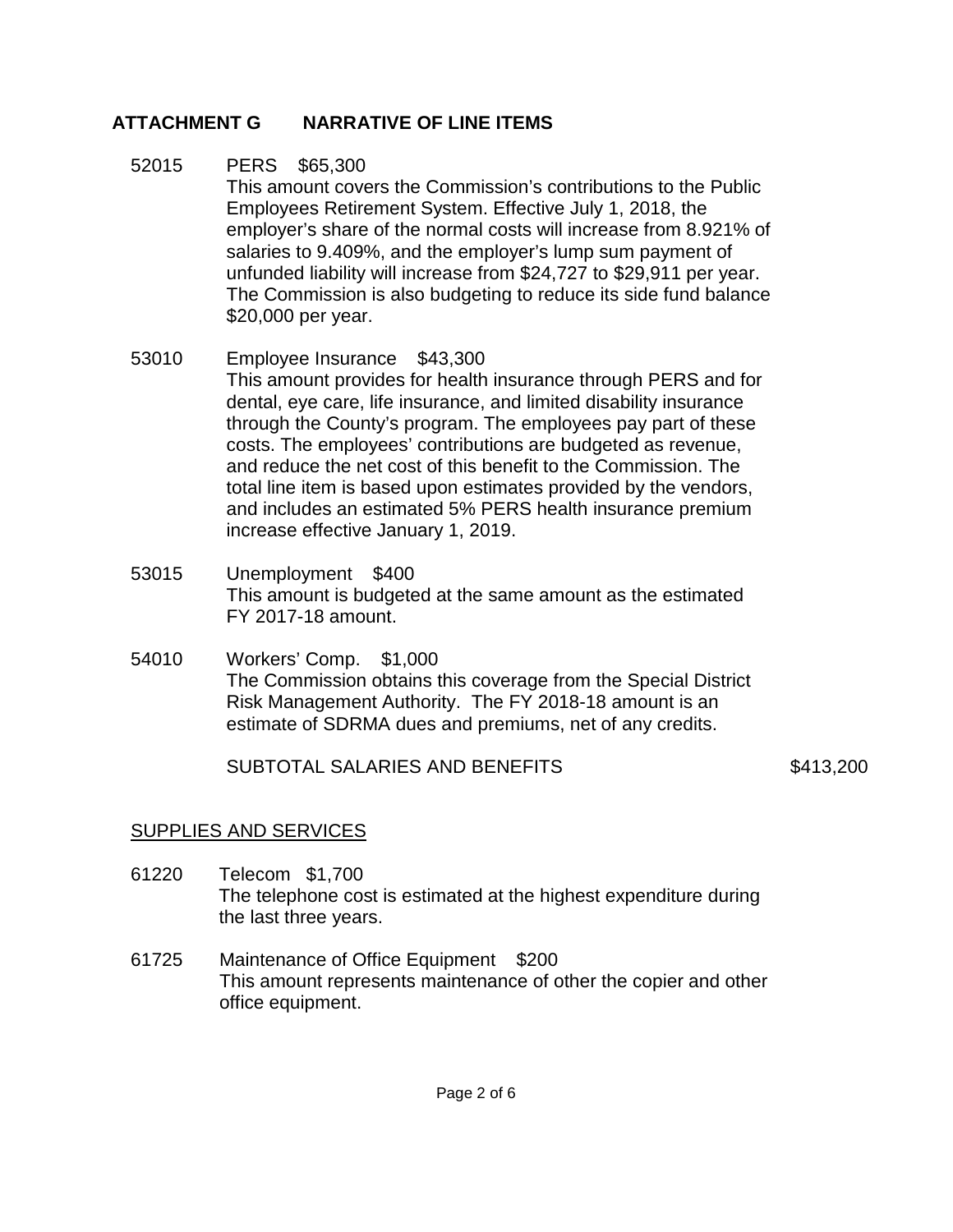- 62020 Memberships \$4,400 This amount provides for membership in the California Associations of LAFCOs and the California Special Districts Association.
- 62111 Computer Hardware \$0 No office computer is due for replacement in FY 2018-19.
- 62214 Duplicating \$1,200 This amount provides for copying of reports done at the county's duplicating shop or at a local print shop. It is budgeted at the highest expenditure during the last three years.
- 62219 Software \$600 This is budgeted as a lump sum.
- 62221 Postage \$1,400 This is the cost of mailing public notices and regular correspondence. It is budgeted at the highest expenditure during the last three years.
- 62222 Subscriptions \$800 It is budgeted at the highest expenditure during the last three years.
- 62223 Supplies \$1,700 This amount represents office supplies. It is budgeted at the highest expenditure during the last three years.
- 62310 Accounting and Auditing \$1,200 This amount is the cost of accounting services from the County Auditor. It includes payroll, vendor payments, and auditing. It is budgeted at the highest expenditure during the last three years.
- 62304 Attorney \$150,000 This amount represents routine legal services from County Counsel's office or a private law firm (\$40,000), and a litigation reserve (\$110,000).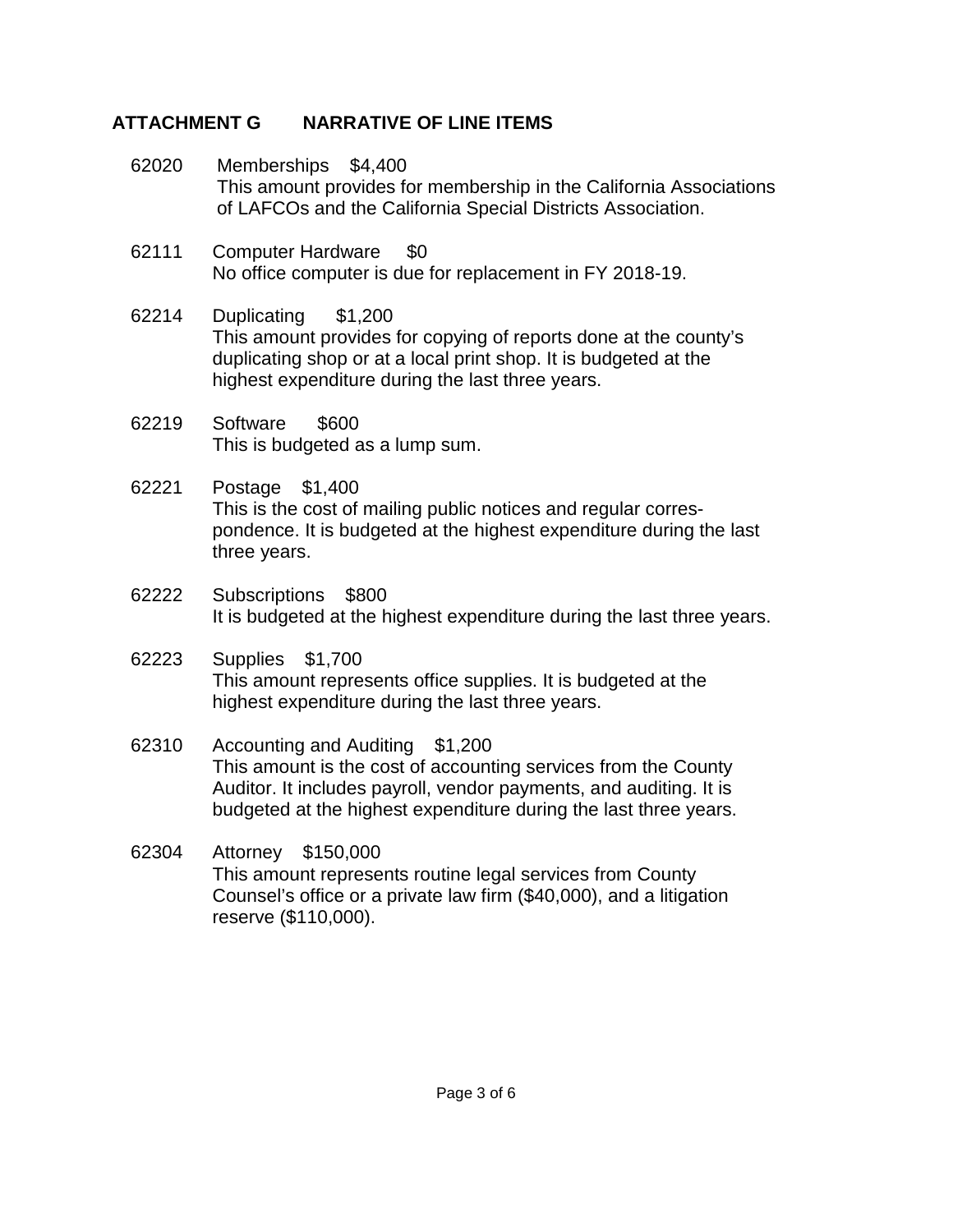- 62325 Information Services \$16,700 The County Information Services Department charges LAFCO with its share of the staffing overhead used to support LAFCO's computers, printers, and access to the County's geographic mapping system, accounting, fiscal, and other data bases. The amount is budgeted at the highest expenditure during the last 3 years.
- 62327 Director Fees \$6,000 This amount is calculated upon seven commissioners and four alternates being paid a \$50 meeting stipend for eleven meetings per year.
- 62330 Surveyor \$1,000 This amount covers map checking by the County Surveyor and map prints from the County Public Works Department.
- 62381 Professional Services \$125,000 This amount provides outside assistance when preparing sphere of influence reviews, municipal service reviews, reorganization studies, and other special studies. The Local Government Reorganization Act requires LAFCO to prepare municipal service reviews and update all spheres periodically.
- 62420 Legal Notices \$1,700 This amount is used to pay for public hearing notices and other legal advertising. It is budgeted at the highest expenditure during the last three years.
- 62610 Rents \$8,400 The County charges LAFCO rent for its office on the third floor of the Governmental Center. The annual rent is \$7,905 with no additional costs. Additionally, the County charges LAFCO to store LAFCO's old records in the County warehouse and to retrieve them when requested. This amount is calculated at the current year costs.
- 62856 Miscellaneous Expenses \$5,900 This sub-object is used for paying web-hosting costs, State Department of Tax and Fee Administration filing fees, and State Department of Fish and Wildlife environmental fees. It is calculated at the highest expenditure over the last three years.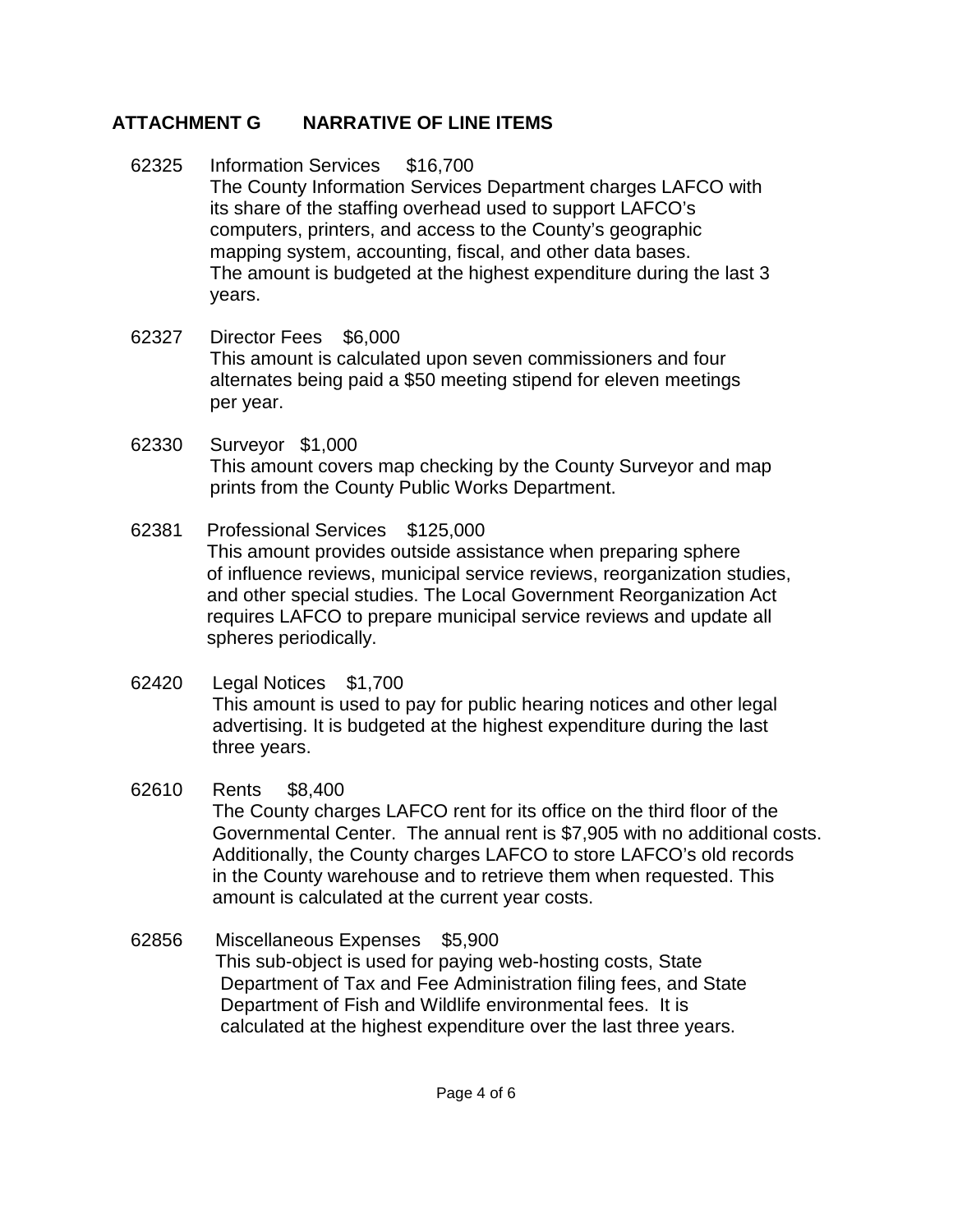- 62890 Books \$300 This entry is used to purchase books and other written materials. The budgeted amount is estimated at the highest cost over the last three years.
- 62910 Airfare \$3,000 Airfare is used to attend meetings that are in distant locales in California, usually southern California. The budgeted amount is estimated at ten round trip flights at \$300 per trip.
- 62912 Auto Rental \$200 This is budgeted as a lump sum.
- 62914 Education and Training \$900 This represents staff development courses and seminars. It is budgeted at three classes at \$300 each.
- 62922 Lodging \$5,200 Lodging is budgeted to allow Commissioners and staff members to attend training sessions and meetings. It is budgeted as a lump sum.
- 62924 Meals \$600 The budgeted amount is estimated at the highest cost over the last three years.
- 62926 Mileage \$1,600 This includes mileage for staff office errands, and allowance for Commissioners and staff to attend conferences, seminars, CALAFCO Board meetings, and other meetings. It is budgeted at the highest expenditure over the last three years.
- 62928 Travel Other \$500 These are miscellaneous travel costs such as train fares, bus fares, parking, and bridge tolls. It is budgeted at the highest expenditure over the last three years.
- 62930 Registrations \$5,400 Workshop and conference registrations are budgeted to pay for Commissioners and staff members to attend conferences and workshops. It is budgeted at the highest expenditure over the last three years.